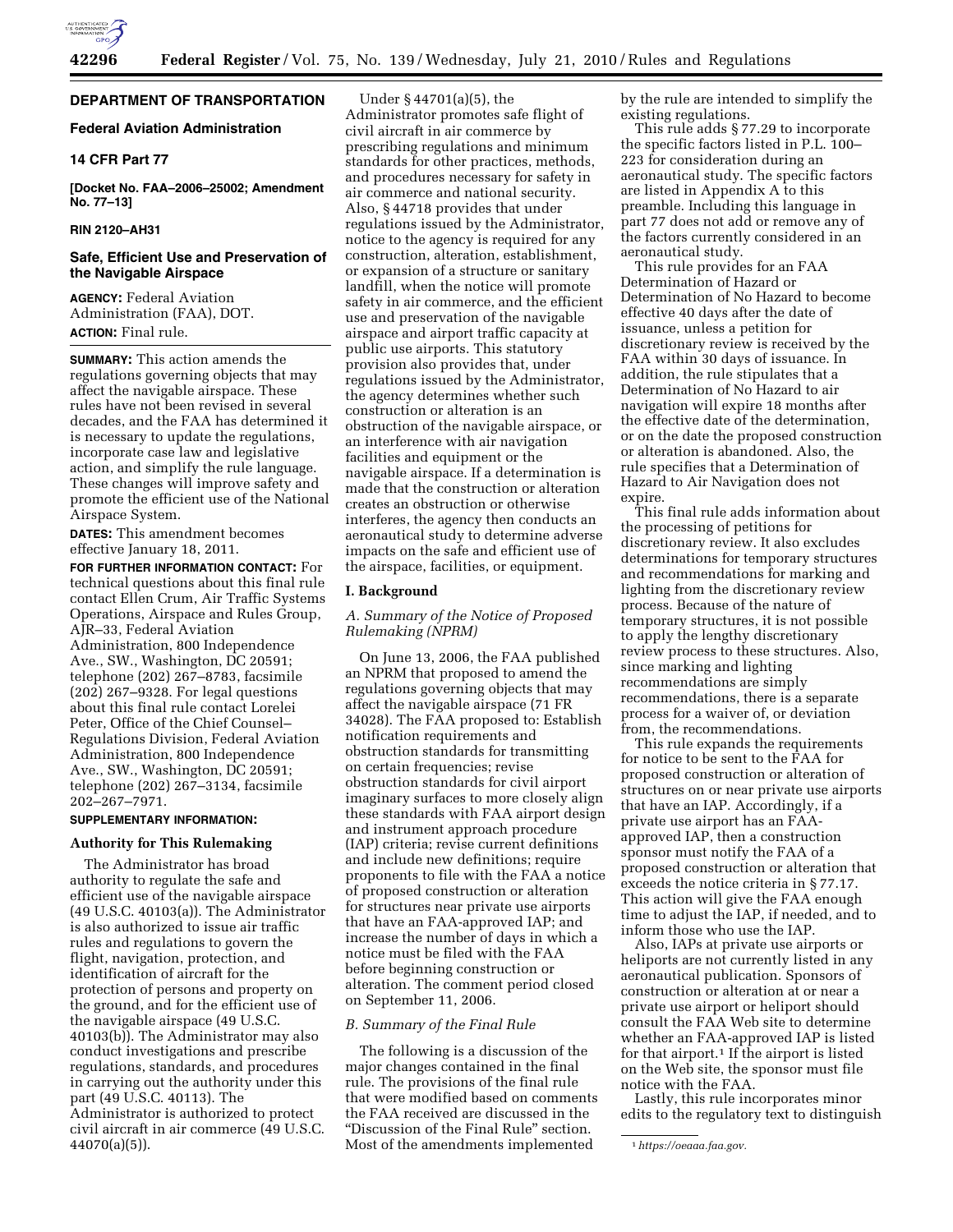FAA surveillance systems from communication facilities.

## *C. Summary of Comments*

The FAA received approximately 115 comments from individuals, aviation associations, industry spectrum users, airlines, and other aviation businesses. Many commenters, including the Air Transport Association, generally supported the NPRM. Commenters supported specific proposals concerning evaluating the aeronautical impact of proposed construction on IAPs at private use airports; evaluating antenna installations that might affect air traffic or navigation; and the update and reformat of the regulations. Comments that did not support the proposed rule, and suggested changes, are discussed more fully in the ''Discussion of the Final Rule'' section.

The FAA received substantive comments on the following general areas of the proposal:

- Frequency notification requirements
- Time requirement to file notice with the FAA
- Civil Airport Imaginary Surfaces 2
- One Engine Inoperative Procedures (OEI)
- Definitions
- Miscellaneous

## **II. Discussion of the Final Rule**

### *A. Frequency Notification*

The FAA's primary focus during the obstruction evaluation process is safety and efficiency of the navigable airspace. It is critical for the agency to be notified of pending construction of physical objects that may affect the safety of aeronautical operations. (*See* 49 U.S.C. 44718.) In today's National Airspace System (NAS), however, electromagnetic transmissions can adversely affect on-board flight avionics, navigation, communication, and surveillance facilities. The FAA has extensive authority to prescribe regulations and minimum standards necessary for safety in air commerce. (*See* 49 U.S.C. § 44701(a)(5).) In addition, the FAA has broad authority to develop policy and plans for the use of the navigable airspace. (*See* 49 U.S.C. 40103.) The FAA relied on these authorities in proposing the notice requirements for broadcast transmissions in the specified bands. As stated in the proposal, broadcast transmission on certain frequencies can

pose serious safety threats to avionics and ground based facilities. At the same time, the FAA recognizes the authority of the National Telecommunications and Information Administration (NTIA) and the Federal Communications Commission (FCC) to manage use of the radio spectrum.

The FAA concludes that its proposal to require notice for the proposed frequency bands was too broad. The proposed frequencies from the NPRM are listed in Appendix B to this preamble. The proposed frequencies in the shared (Federal and Non-Federal) bands are managed by an existing process involving several Federal agencies with an interest in spectrum use, which NTIA oversees under the Department of Commerce. It is not the FAA's intent to add a duplicative review and coordination process to that already stated above. In addition, the FAA has determined that some of the proposed frequencies originally listed and not in shared bands do not present concern. Therefore, the agency withdraws the proposed notice and obstruction standards on the shared frequency bands and those frequency bands that, historically, have not posed electromagnetic concerns,3 when operating under typical specifications.

FM broadcast service transmissions operating in the 88.0–107.9 MHz frequency band pose the greatest concern to FAA navigation signals. The FAA, FCC and NTIA are collaborating on the best way to address this issue. A resolution of this issue is expected soon. Therefore, the proposals on FM broadcast service transmissions in the 88.0–107.9 MHz frequency band remain pending. The FAA will address the comments filed in this docket about the proposed frequency notice requirements and proposed EMI obstruction standards when a formal and collaborative decision is announced.

This rule does include evaluating electromagnetic effect (§§ 77.29 and 77.31), and it codifies the agency's current practices of studying the effects on aircraft navigation and communication facilities. These amendments in no way should be construed to affect the authority of NTIA and the FCC.

## *B. Time Requirement To File Notice With the FAA*

Automation improvements to the FAA's obstruction evaluation program allow the public to file notices of

proposed construction electronically, which facilitates the aeronautical study process and has reduced the overall processing time for these cases. The FAA proposed to require that notices of proposed construction or alterations must be filed with the FAA at least 60 days before construction starts or the application filing date for a construction permit, whichever is earliest. The current rule requires 30 days, which the FAA found inadequate for cases to be processed, particularly if additional information, via public comment period, was necessary to complete the study. At the time the FAA published the NPRM, the automation system was in the early stages, and the full benefits of the automation were not yet known. Commenters were split on their support of this proposal, depending on their interests. Comments from the aviation industry largely supported the extended time period. Comments filed by the building industry, however, opposed the extended time period, saying it was too long and would cause undue delay.

The FAA has seen great success with the automation system and concludes that requiring notice to be filed 60 days before construction or the permit application is not necessary. There are cases where circulating the proposal for public comment may be necessary and, consequently, these cases may require up to 45 days for processing. Therefore, the FAA adopts the requirement that notice must be filed with the FAA for proposed construction or alteration at least 45 days before either the date that construction begins, or the date of the construction permit application, whichever is earliest.

Because applications are required within 45 days of construction, the FAA, Department of Defense, and Department of Homeland Security should work together to conduct timely reviews. To that end, the FAA will respond to inquiries from applicants regarding the status of applications, the reason(s) for any delay, and the projected date of completion. As appropriate, the FAA will engage with other Federal Agencies such as the Department of Defense, the Department of Homeland Security, the Department of Energy, and the Department of Interior to expedite any further regulatory modifications and improvements to 14 CFR Part 77 to ensure there is a predictable, consistent, transparent, and timely application process for the wind industry.

Several commenters recommended separate notice requirements for reviewing a temporary structure that might be necessary under emergencytype circumstances. An example

<sup>2</sup>Civil airport imaginary surfaces are established surfaces based on the runway that are used to identify objects that may impact airport plans or aircraft departure/arrival procedures or routes. Section 77.19 describes five types of imaginary surfaces: horizontal, conical, primary, approach and transitional.

<sup>3</sup> 54–88 MHz; 150–216 MHz; 406–430 MHz; 931– 940 MHz; 952–960 MHz; 1390–1400 MHz; 2500– 2700 MHz; 3700–4200 MHz; 5000–5650 MHz; 5925–6225 MHz; 7450–8550 MHz; 14.2–14.4 GHz.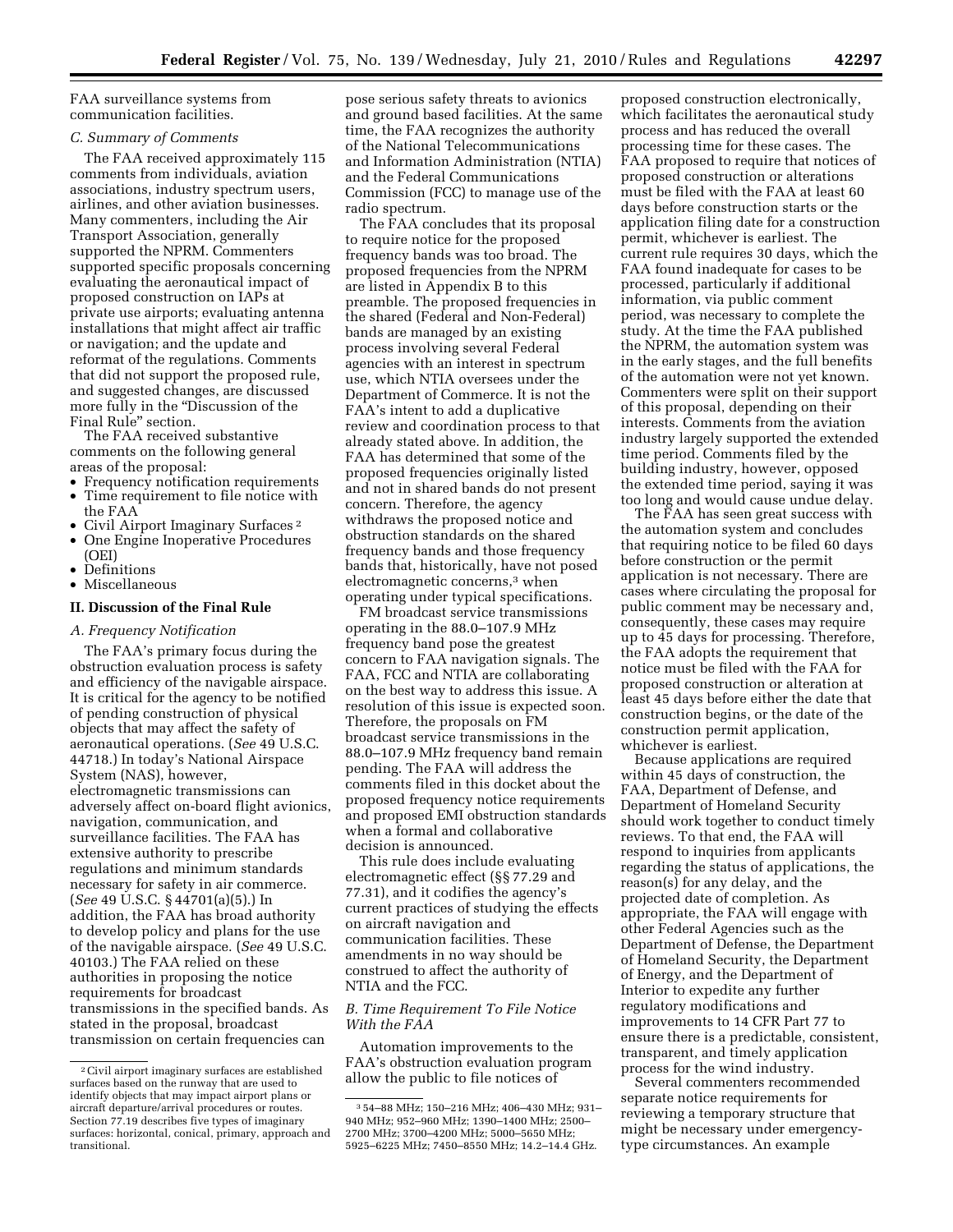submitted in the comments was a construction crane that was necessary to replace air conditioning units on the roof of factories. The commenters contend that it is neither logical nor feasible to shut down a factory for 30 days while the FAA studies this temporary structure.

Situations like the one presented by these commenters are not uncommon. Regardless of whether the structure is temporary, it remains critical for the FAA to have notice of tall structures that can affect aeronautical operations. In most cases, the proponent of the structure contacts the FAA Obstruction Evaluation (OE) specialist and identifies the need for a quick review, for which the agency readily responds. While the FAA regrets any past delay in taking quick action on a particular case, the agency declines to set-up special procedures to address such cases. On the FAA's OE Web site,<sup>4</sup> the agency lists the contact information for the FAA specialist. If a sponsor is concerned with the time frame for the FAA's review, the agency encourages the sponsor to contact the FAA specialist directly.

## *C. Civil Airport Imaginary Surfaces*

The NPRM proposed, for a visual runway used by small aircraft or restricted to day-only instrument operations, that the width of the imaginary approach surface expand uniformly to 1,250 ft. If the runway is a visual runway, used by other than small aircraft or for instrument night circling, the surface width expands uniformly from 1,500 ft. to 3,500 ft. If the runway is a non-precision instrument or precision instrument runway, the surface width expands uniformly to 4,000 ft. and 16,000 ft., respectively. Other changes include removing approach surface widths of 1,500 ft. and 2,000 ft., and increasing the width for some non-precision runways from 2,000 ft. to 4,000 ft. The NPRM also proposed expanding the width of the primary approach surface of a non-precision instrument runway or precision instrument runway from 500 feet to 1,000 ft.

Many commenters opposed the proposed expansion of the primary surface. They argued that the proposed expansion would require airport operators to remove existing structures that would fall within the proposed expanded surface, which would result in a financial burden to airport owners and managers. Southwest Airlines, on the other hand, supported the proposal and stated the ability to study and

review more proposed structures is positive for airport safety.

Several comments stated that the imaginary surfaces in part 77 do not comport clearly with the surfaces used for obstacle clearance under the United States Standard for Terminal Instrument Procedures (TERPS) and, therefore, makes the part 77 surfaces useless as a project planning tool for airport development.

Similarly, another commenter argued that the Required Navigation Performance (RNP) lateral protection area is greater than the width of the primary surface and the RNP procedures TERPS surface is outside the part 77 imaginary surface. The commenter contends that an obstacle can adversely impact an RNP procedure, but not be characterized as an obstruction. This commenter recommends that the imaginary surfaces be expanded to include RNP procedures.

Several commenters specifically questioned whether current obstructions that fall within the newly expanded primary surface could impact an instrument procedure and result in the airport losing the instrument procedure. One airport authority was concerned about marking and lighting recommendations for existing structures that will now fall under the expanded primary surface.

The FAA proposed these changes to more closely align regulatory provisions in part 77 with TERPS criteria and airport design standards. The inconsistency between IAP criteria, airport design standards, and part 77 surfaces has been a source of confusion for both airport managers and the FAA. These specific proposals would not have altered the notice criteria. Instead, the proposals were meant to identify more proposed structures as obstructions that the FAA could study to determine if they would adversely affect the NAS.

However, since publication of the NPRM, the FAA has begun a coordinated effort to consolidate all agency requirements for the treatment of obstacles in the airport environment. Once completed, the new requirements will form the basis for revised civil airport imaginary surfaces. Thus, it would not be prudent to codify the proposals. Further, amending or expanding any of the civil airport imaginary surfaces at this time would not be in the best interest of the public. The FAA, therefore, withdraws all proposed modifications to the civil airport imaginary surfaces, including the chart format. The FAA will keep the civil airport imaginary surfaces rule as

it is currently described in 14 CFR 77.25.

#### *D. One Engine Inoperative Procedures*

The NPRM specifically states that OEI procedures were not a part of the rulemaking. The NPRM further notes that the FAA has tasked the Airport Obstruction Standards Committee (AOSC) with examining this issue. Comments from the Air Transport Association, individual airlines, local airport authorities, and aviation organizations, asked the FAA to address OEI procedures. These comments have been forwarded to the AOSC for consideration. As appropriate, the FAA will advise the aviation industry and other interested persons, through the AOSC, of any policy changes.

## *E. Definitions*

The NPRM proposed replacing the term "utility runway" with the phrase "runway used by small aircraft". In addition, the NPRM proposed amending the definitions for precision, nonprecision, and visual runways, as these definitions were no longer up-to-date with industry practices. The term "utility runway" is not widely used in industry so the NPRM proposed replacing the term. In addition, the NPRM proposed amending the definitions for precision and nonprecision runways to address approaches that use other than ground based navigational aids, such as flight management systems (FMS) and global navigation satellite systems (GNSS). Because of technological advances, the former definitions for precision and non-precision runways are no longer accurate.

By removing the term "utility" runway'', commenters stated the portions of the rule that include the term became confusing. They note that the runway classifications and corresponding widths for the primary and approach surfaces in the tables in § 77.19(d)(e) are difficult to understand.

Several commenters confused the proposed definitions for precision and non-precision instrument runways with the definitions for precision and nonprecision instrument approach procedures.5 One commenter suggested the non-precision runway definition should exclude a runway that has a developed instrument approach procedure with visibility minimums of

<sup>4</sup>*[https://oeaaa.faa.gov.](https://oeaaa.faa.gov)* 

<sup>5</sup>The FAA proposed definitions for the terms ''precision instrument runway'' and ''non-precision instrument runway'' to be based on the use of visibility minimums, rather than approach procedure classification, given that visibility is the critical factor during the visual portion of the approach.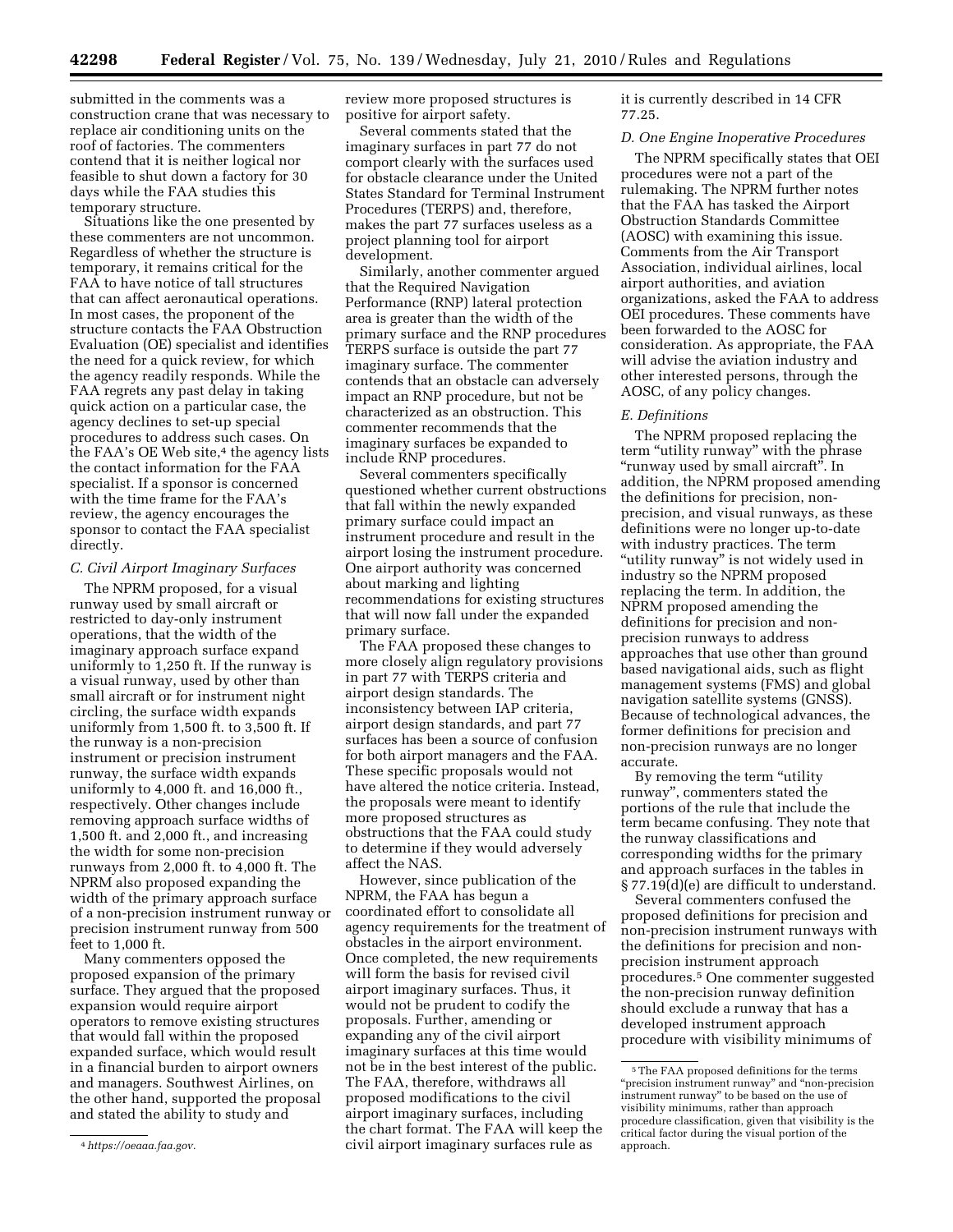one statute mile. This commenter contends that many small, general aviation airports have published procedures with one mile visibility under the current obstruction criteria of a utility runway. The commenter also notes that if the FAA adopts the proposal to limit non-precision runways to procedures with visibility minimums of one statute mile, then these small airports would need to have the more demanding primary surfaces and approach criteria. The commenter further says this could result in financial hardship for these airports and the airports may need to double the designated airspace around the runway. Another commenter stated that the new definition for a non-precision runway conflicts with FAA Advisory Circular 150/5300–13, Airport Design.

Commenters also indicated that the new definition and associated surfaces would take runways that currently qualify as utility into the non-precision category. They say these modifications could result in unfunded economic burdens on outlying airports with IAPs to utility runways that experience lower traffic densities. Additionally, commenters noted that many of these airports are configured with minimal infrastructure and could face significant airport expansion to obtain IAP services if the runway is categorized as nonprecison.

Several commenters also stated that the proposed definitions of precision and non-precision runways try to redefine the current precision and nonprecision instrument procedures because satellite technology could, in the future, enable non-precision approaches to become precision approaches.

Although the FAA proposed to revise these definitions, on further review, the agency has determined it should not revise them at this time. The definitions were proposed to support implementing satellite-based navigation. However, as the satellite-based navigation program has evolved during development of this rulemaking, the agency has learned of unintended consequences of the proposed definitions. For example, changing the runway definition creates infrastructure requirements that may be needed as the technology evolves. The FAA believes a more measured approach is needed before making any changes to the definitions. Thus, the agency will not adopt the proposed revisions to the definitions in this final rule.

## *F. Extension to a Determination of No Hazard*

The NPRM proposed a provision for which an extension to the expiration date for a Determination of No Hazard may be granted. Specifically, it proposed that for structures not subject to FCC review, a Determination of No Hazard can be extended for a maximum of 18 months, if necessary. If more than 18 months is necessary, then a new aeronautical study would be initiated. For structures that require an FCC construction permit, the NPRM proposed that a Determination of No Hazard can be extended for up to 12 months, provided the sponsor submits evidence that an application for a construction permit was filed within 6 months of the date of issuance. The NPRM also proposed that if the FCC extends the original FCC construction completion date, the sponsor must request an extension of the FAA's Determination of No Hazard.

Many commenters found that the two time periods (18 and 12 months) were confusing. The FAA's review of this matter concluded that it is not necessary to continue the distinction between structures subject to FCC review from structures that do not need this review, simply to extend the expiration date. Therefore, for simplification and standardization, the FAA amends the time period for extensions to determinations of structures to 18 months, regardless of whether an FCC construction permit is necessary.

In addition, the FAA unintentionally omitted a section of the current rule from the NPRM. That section states that if the FCC denies a construction permit, the final determination expires on the date of the denial. The FAA has reinserted that section in this final rule.

### *G. Effective Date*

The effective date of this final rule is 180 days from the date the rule is published in the **Federal Register**. The FAA needs this time to amend the automation system it uses to evaluate obstructions, amend relevant FAA orders, train employees, and educate the public.

### *H. Miscellaneous*

One commenter said the requirement to file notice should extend to structures that would penetrate an imaginary surface relative to a planned or proposed airport. Specifically, this commenter seeks to incorporate the imaginary surfaces for evaluating obstructions under § 77.19(a) in the notice requirements for structures that are on or around a planned airport.

Section 77.9 requires notice for construction on an existing airport or an airport under construction. This section specifies an imaginary surface extending from the runway (in increments of 20,000 feet, 10,000 ft., or 5,000 ft., depending on the length of the airport's runway or heliport) at a specific slope for which notice is required if it would penetrate one of the surfaces for either an existing airport or an airport under construction. The above referenced surfaces, for which the longest surface would extend approximately 3.78 miles from the end of the runway, do not apply to a planned airport for which construction has yet to begin.

The effect of this commenter's request would be to require notice for up to approximately 3.5 miles (for the longest runway) for any construction that penetrates the 100 to 1 surface for a planned or proposed airport.

This comment is outside the scope of the NPRM. The essence of this comment would be a new notice requirement for planned or proposed airports. To accommodate this comment without providing the public an opportunity to comment on its impact would violate the Administrative Procedure Act.

Notwithstanding the above scope issue, to apply the imaginary surface from the notice requirements to planned or proposed airports would be difficult to implement. A planned or proposed airport can be at varying stages of development, with runway(s) location and configuration undetermined, navigational aids not sited, and instrument approach and departure procedures yet to be developed. It would be impossible for the FAA to study (and apply the obstruction standards) with any degree of certainty, to a proposed structure when the above listed airport issues are not defined. In addition, airport development can be subject to environmental laws and lengthy processes with alternative plans that must be analyzed. The FAA cannot "reserve" airspace on such speculative plans. The agency does study the impact of structures that are identified as obstructions on planned or proposed airports that are on file with the FAA. As the details of a planned airport become part of the "plan on file" with the FAA or the Airport Layout Plan, on which the FAA can rely, the FAA includes those details during the study.

Several commenters questioned the proposed removal of the regulatory provisions addressing antenna farms and whether any antenna farms currently exist. The FAA has not established any antenna farm area. Moreover, the regulations governing structures addresses the FAA needs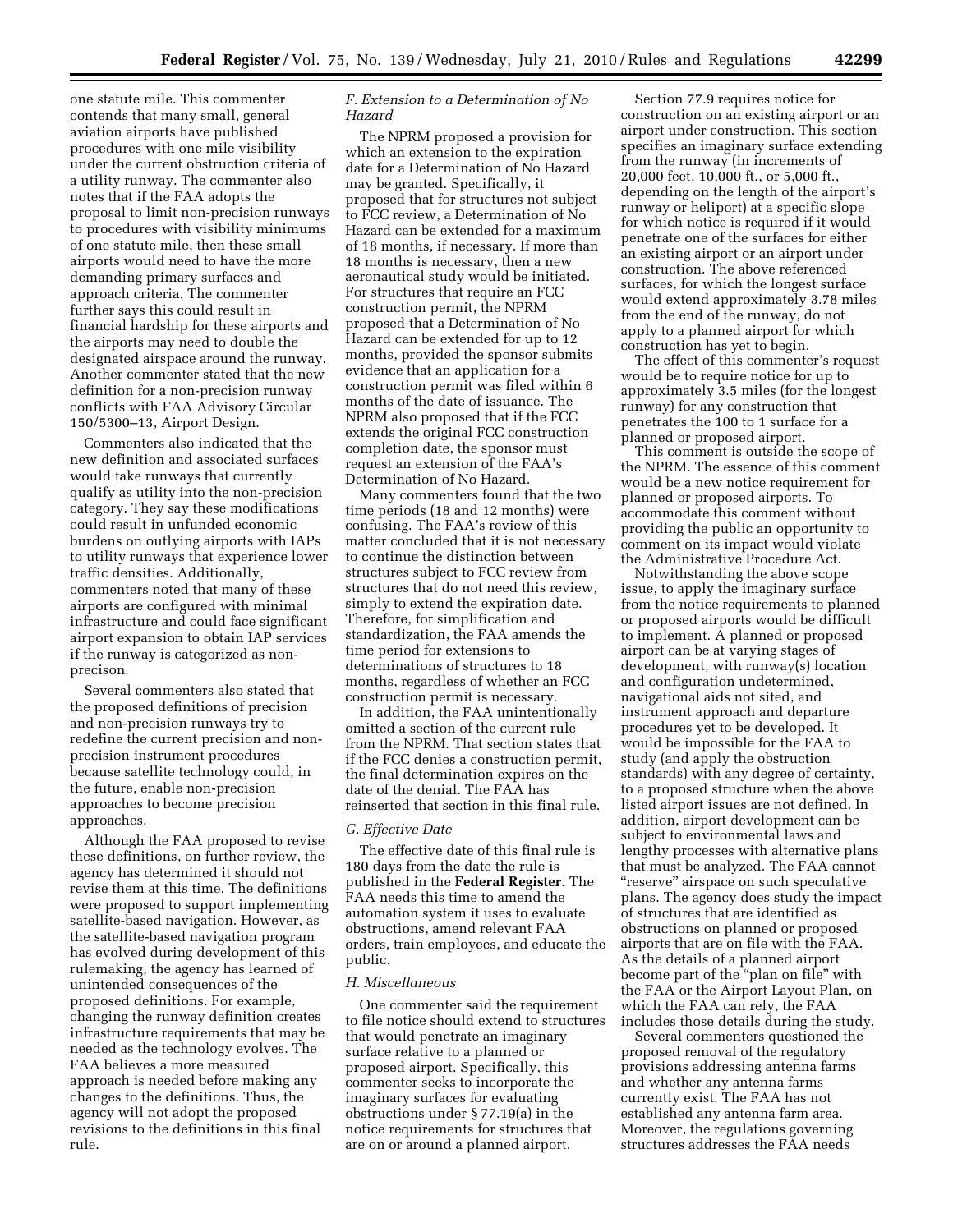here. Thus, this rule removes the provisions governing antenna farms.

One commenter questioned why an object that is shielded by another structure is not subject to the notice requirements. This commenter contends that if the structure that shields an unreported structure is dismantled, there is no record of the first structure, nor is there any requirement to notify the FAA of this structure if the shielding structure is dismantled.

Section 77.15(a) provides that notice is not required for a structure if the shielding structure is of a substantial and permanent nature and is located in a congested area of a city, town, or settlement where the shielded structure will not adversely affect safety in air navigation. This exception does not apply in areas where there are only one or two other structures. The FAA has not experienced a situation like the one described by the commenter that can be attributed to this exception. This rule does expand the current supplemental notice requirements in § 77.11, and specifies that if a construction or alteration is abandoned, dismantled, or destroyed, notice must be provided to the FAA within 5 days after the construction is abandoned, dismantled, or destroyed. In the rare case where a shielding structure is abandoned, dismantled, or destroyed, the proponent must notify the FAA so that appropriate actions concerning adjacent structures can be initiated.

Prior to this rule, part 77 provided that a proposed or existing structure was an obstruction to air navigation if it was higher than 500 ft. above ground level (AGL). The minimum altitude to operate an aircraft over non-congested areas is 500 feet above the surface.<sup>6</sup> Consequently, an aircraft could be operating at 500 ft. AGL and encounter a structure that was 500 ft. AGL that might not have been studied by the FAA during the obstacle evaluation process. The FAA adopts the proposal that lowers the height of a structure identified as an obstruction from above 500 ft. to above 499 ft. Accordingly, all structures that are above 499 ft. tall will be obstructions, and the FAA will study them to determine their effect on the navigable airspace. This will ensure that all usable airspace at and above 500 ft. AGL is addressed during the aeronautical study and that this airspace is protected from obstructions that may create a hazard to air navigation.

## **III. Paperwork Reduction Act**

The Paperwork Reduction Act of 1995  $(44 \text{ U.S.C. } 3507\text{ (d)})$  requires that the FAA consider the impact of paperwork and other information collection burdens imposed on the public. According to the 1995 amendments to the Paperwork Reduction Act (5 CFR  $1320.8(b)(2)(vi)$ , an agency may not collect or sponsor the collection of information, nor may it impose an information collection requirement unless it displays a currently valid Office of Management and Budget (OMB) control number. As required by the Paperwork Reduction Act of 1995 (44 U.S.C. 3507(d)), the FAA submitted a copy of the new information collection requirements(s) discussed below to OMB for its review. Notice of OMB approval for this information collection will be published in a future **Federal Register** document.

Title 49 U.S.C. 44718 states, ''By regulation or by order when necessary, the Secretary of Transportation shall require a person to give adequate public notice, in the form and way the Secretary prescribes, of the construction, alteration, establishment, or expansion, of a structure or sanitary landfill when public notice will promote:

(1) safety in air commerce; and (2) the efficient use and preservation of the navigable airspace and of airport traffic capacity at public use airports.''

This final rule implements the requirement for notification by requiring that notice be submitted to the FAA for proposed construction or alteration of structures on or near private use airports that have an IAP. Accordingly, if a private use airport has an FAAapproved IAP, then a construction sponsor is required to notify the FAA of a proposed construction or alteration that exceeds the notice criteria in § 77.17. This action will give the FAA adequate time to adjust the IAP, if needed, and to inform those who use the IAP. While IAPs at private use airports or heliports are not currently listed in any aeronautical publication, sponsors of construction or alteration at or near a private use airport or heliport can consult the FAA Web site7 to determine whether an FAA-approved IAP is listed for that airport. If the airport is listed on the Web site, the sponsor must file notice with the FAA. The intent of these changes is to

improve safety and promote the efficient use of the National Airspace System.

The FAA estimates that on average, 3,325 Form 7460–1s would be filed annually. It is estimated to take 19 minutes, or 0.32 hours, to fill out each form. Hence, the estimated hour burden is: 0.32 hours  $\times$  3,325 = 1,064 hours.

The average cost for a firm to prepare the form itself is approximately \$40 per form. It is estimated that 20 percent of the forms filed would be filed this way. Thus, the estimated average annual reporting burden for companies to process this form in-house would be:  $(FAA$  Form 7460–1) \$40  $\times$  665 = \$26,600.

The average cost for a company to outsource this function to a contractor is approximately \$480 per report. It is estimated that 80 percent of the forms filed would be filed this way. Thus, the estimated average annual reporting burden for companies to outsource this function is: (FAA Form 7460–1)  $$480 \times$  $2,660 = $1,276,800.$ 

It is estimated that roughly 30 percent of firms filing FAA Form 7460–1 will need to perform a site survey to complete the form. The cost of a site survey is \$790. Thus, the estimated annual reporting burden for companies who require a site survey would be:  $(FAA$  Form 7460-1) \$790  $\times$  998 = \$788,420.

Hence, the total annual cost to firms that fill out FAA Form 7460–1 is \$2,091,820.

In the proposed rule, the FAA asked for comments on the information collection burden. You may view the FAA's specific request in the proposed rule.8 The FAA received comments from multiple commenters. The following is a summary of the comments with the FAA's response:

Several commenters stated that the FAA underestimated the costs, in terms of time and paperwork, associated with preparing a Form 7460–1, as well as the costs of filing an OE notice, so the FAA should revise its estimates. One commenter surveyed its members and the survey indicated that the cost of processing a Form 7460–1 in-house was \$406 and took about 1.6 hours per form. Further, the average hourly labor cost was found to be \$36 per hour. The commenter also stated that in addition to maps, a site survey is needed to complete Form 7460–1, which ensures the accuracy of the location and costs an average of \$768. Another commenter supported the notion of including the cost of a site survey in the cost estimation for filing a Form 7460–1. Another commenter suggested that the

<sup>6</sup> 14 CFR Section 91.119(c) provides that ''Except when necessary for takeoff and landing, no person may operate an aircraft below the following altitudes: (b) Over other than congested areas. An altitude of 500 feet above the surface except over open water or sparely populated areas. In those cases, the aircraft may not be operated closer than 500 feet to any person, vessel, vehicle, or structure.'' 7*[https://oeaaa.faa.gov.](https://oeaaa.faa.gov)* 8 71 FR 34028; June 13, 2006.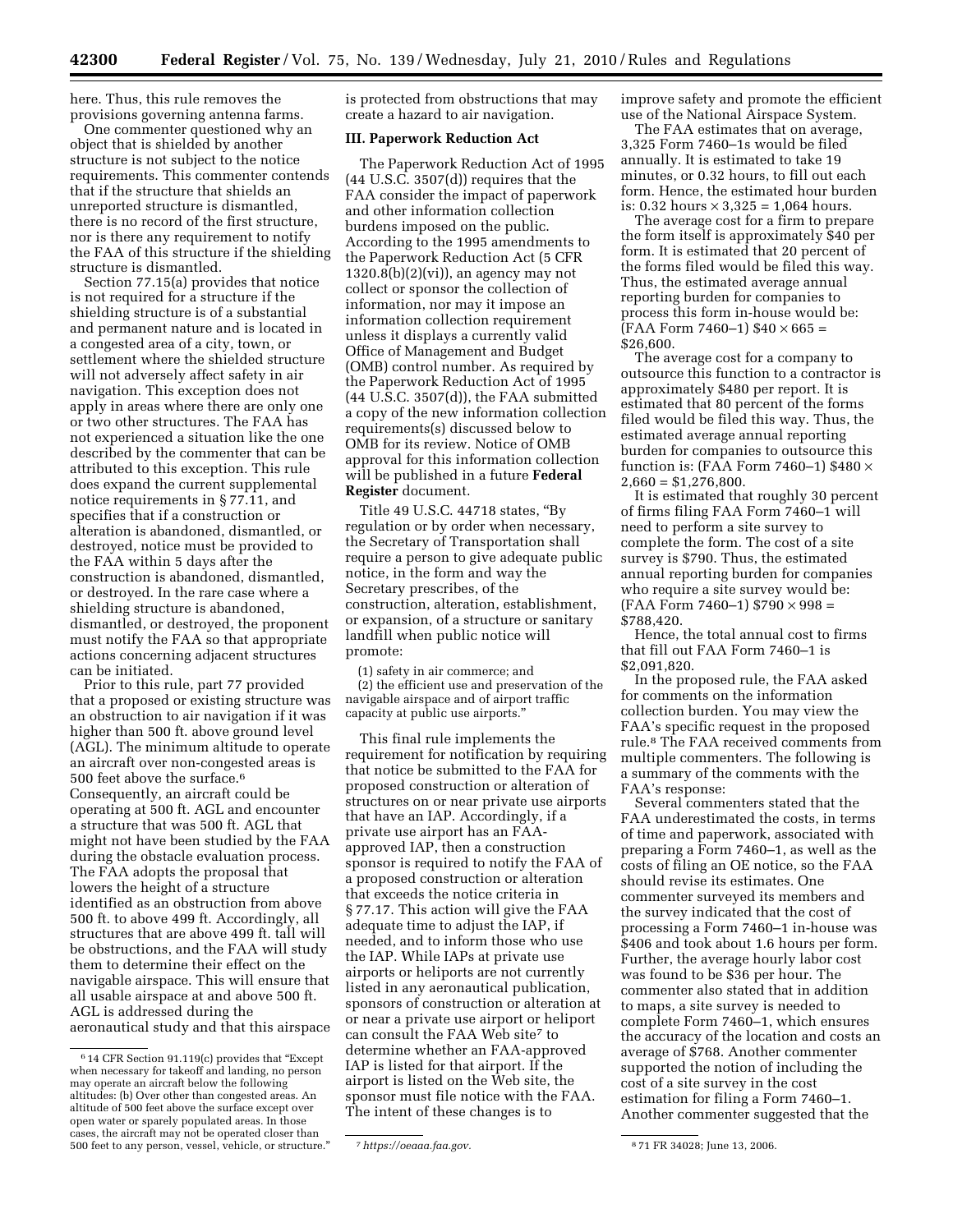FAA increase its estimate for processing a Form 7460–1 in-house to \$40.

The FAA omitted the cost of a site survey in the preliminary analysis because a site survey is not required to complete a Form 7460–1. However, a site survey must be completed if it is requested by the FAA's Flight Procedure Office. The agency has revised the cost analysis to reflect the wider range of costs as supplied by the commenters. The FAA also revised its cost and paperwork analyses to include the cost of filing a form in-house, as well as the costs of a site survey.

A few commenters claimed that the FAA underestimated the time and paperwork costs associated with filing additional notices. Another commenter believed that the FAA underestimated the paperwork burden that will be placed on radio spectrum users.

The FAA completed a paperwork reduction package for the proposed rule, which did show the estimated paperwork costs. The paperwork costs were also shown in the initial regulatory evaluation and were available for review in the docket. However, the FAA has elected not to adopt the radio frequency notice requirements in this final rule. As a result, there will be no additional paperwork burden placed on radio spectrum users at this time.

A commenter stated that requiring applicants to provide notice to the FAA 60 days in advance could also increase the number of filings because of the rule change. Another commenter stated that extending the notice period for all proposed projects will cause undue delay in securing FAA approval and will delay the ability of utilities to develop new sites.

The FAA has reduced the filing time period from 60 days to 45 days. This should mitigate the delay expected by the commenters and allow them to continue their operations without much change. Thus, the FAA does not expect any delays in construction or operational deficiencies resulting from the final rule.

### *International Compatibility*

In keeping with U.S. obligations under the Convention on International Civil Aviation, it is FAA policy to comply with International Civil Aviation Organization (ICAO) Standards and Recommended Practices to the maximum extent practicable. The FAA has reviewed the corresponding ICAO Standards and Recommended Practices and has identified no new differences with these proposed regulations.

## **IV. Regulatory Evaluation, Regulatory Flexibility Determination, International Trade Impact Assessment, and Unfunded Mandates Assessment**

Changes to Federal regulations must undergo several economic analyses. First, Executive Order 12866 directs that each Federal agency shall propose or adopt a regulation only upon a reasoned determination that the benefits of the intended regulation justify its costs. Second, the Regulatory Flexibility Act of 1980 (Pub. L. 96–354) requires agencies to analyze the economic impact of regulatory changes on small entities. Third, the Trade Agreements Act (Pub. L. 96–39) prohibits agencies from setting standards that create unnecessary obstacles to the foreign commerce of the United States. In developing U.S. standards, this Trade Act requires agencies to consider international standards and, where appropriate, that they be the basis of U.S. standards. Fourth, the Unfunded Mandates Reform Act of 1995 (Pub. L. 104–4) requires agencies to prepare a written assessment of the costs, benefits, and other effects of proposed or final rules that include a Federal mandate likely to result in the expenditure by state, local, or tribal governments, in the aggregate, or by the private sector, of \$100 million or more annually (adjusted for inflation with base year of 1995). This portion of the preamble summarizes the FAA's analysis of the economic impacts of this final rule. Readers seeking greater detail should read the full regulatory evaluation, a copy of which is in the docket for this rulemaking.

In conducting these analyses, the FAA has determined that this final rule has benefits that justify its costs and is not economically significant under Executive Order 12866; however, it is otherwise "significant" because of concerns raised by the National Telecommunications and Information Administration (NTIA) and the Federal Communications Commission (FCC) regarding the FAA's evaluation of potential electromagnetic effect during aeronautical studies. The final rule, if adopted, will not have a significant economic impact on a substantial number of small entities, will not create unnecessary obstacles to international trade, and will not impose an unfunded mandate on state, local, tribal governments, or on the private sector.

This final rule amends 14 CFR part 77. These amendments refer to the rules for obstruction evaluation standards, aeronautical studies, and notice provisions about objects that could create hazards to air navigation.

The FAA estimates the cost of this final rule to private industry will be approximately \$20.9 million (\$14.1 million, present value) over the next 10 years. The estimated cost of the final rule to the FAA will be approximately \$18.7 million (\$12.6 million, present value) over the next 10 years. Therefore, the total cost associated with the final rule will be approximately \$39.6 million (\$26.8 million, present value) over the next 10 years.

The final rule will enhance protection of aircraft approaches from unknown obstructions and unknown alteration projects on or near private use airports with FAA-approved instrument approach procedures (IAPs). The FAA contends that these qualitative benefits justify the costs of the final rule.

### *Final Regulatory Flexibility Analysis*

The Regulatory Flexibility Act of 1980 establishes ''as a principle of regulatory issuance that agencies shall endeavor, consistent with the objective of the rule and of applicable statutes, to fit regulatory and informational requirements to the scale of the business, organizations, and governmental jurisdictions subject to regulation.'' To achieve that principle, the Act requires agencies to solicit and consider flexible regulatory proposals and to explain the rationale for their actions. The Act covers a wide range of small entities, including small businesses, not-for-profit organizations and small governmental jurisdictions.

Agencies must perform a review to determine whether a proposed or final rule will have a significant economic impact on a substantial number of small entities. If the determination is that it will, the agency must prepare a regulatory flexibility analysis (RFA) as described in the Act.

However, if an agency determines that a proposed or final rule is not expected to have a significant economic impact on a substantial number of small entities, section 605(b) of the 1980 Act provides that the head of the agency may so certify and an RFA is not required. The certification must include a statement providing the factual basis for this determination, and the reasoning should be clear.

While the FAA does not maintain data on the size of businesses that file notices, the FAA estimates that approximately 40 percent of the OE notices will be filed by small businesses (comprised of business owners and private use airport owners) as defined by the Small Business Administration. Thus, in 2010 when the rule is expected to take effect, the FAA expects approximately 2,400 more OE notices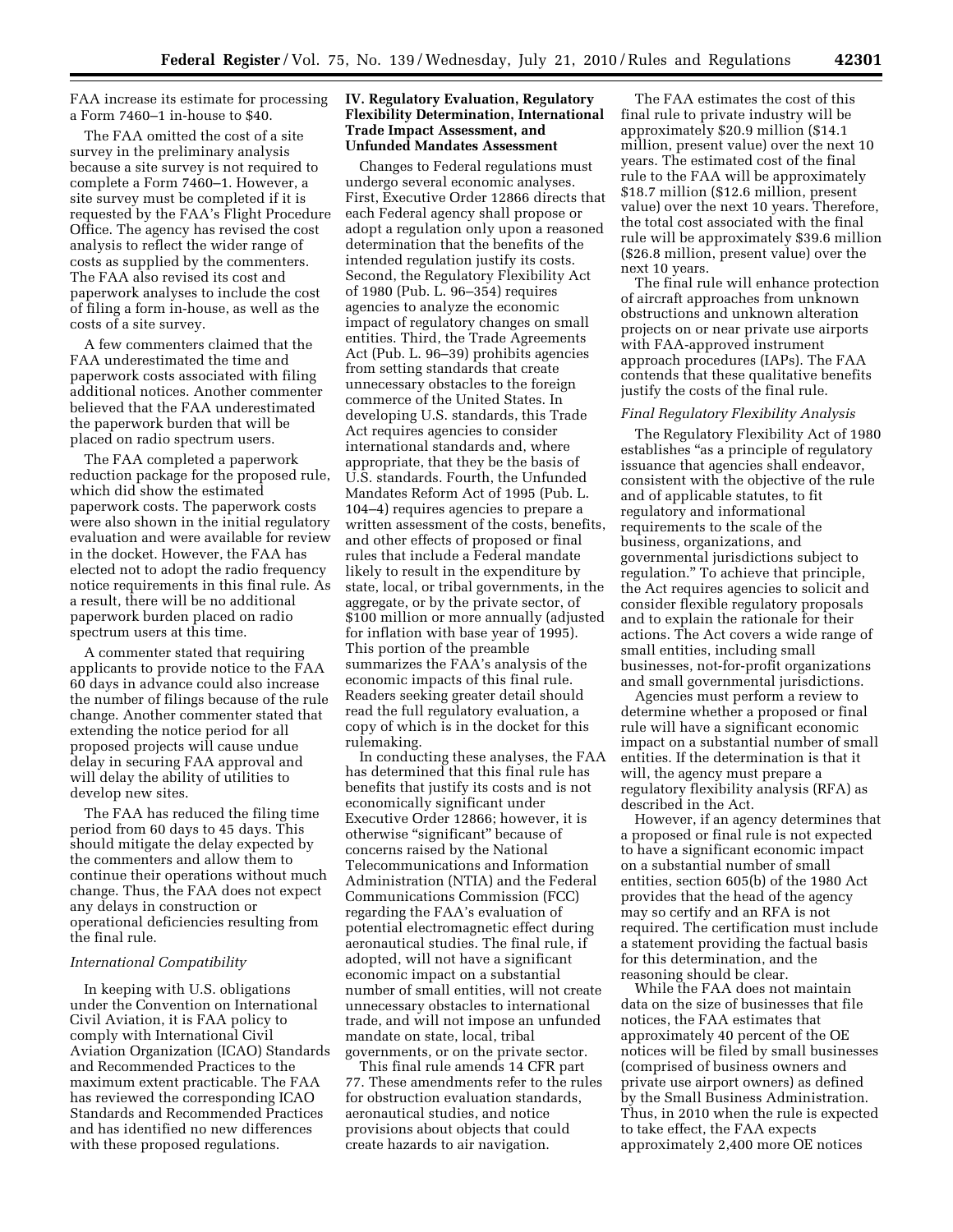will be filed by affected parties. Of those applications filed, approximately 960 notices are estimated to be filed by small businesses (using 40 percent assumption).

For those small businesses that are inexperienced in submitting the necessary paperwork, the FAA believes they would either hire a consultant or spend as much as the consultant fee (\$480) in staff time to understand, research, complete, and submit the form(s). For the purpose of this regulatory flexibility assessment, the FAA assumes that it will cost all small entities approximately \$480 per case to meet the requirements of part 77.

It is unlikely that any individual small entity will file more than three OE notices in a calendar year. As a result, the FAA estimates that in virtually all cases, the cost of this rule to small businesses will not exceed \$1500 per small entity, a cost the FAA does not consider significant. Therefore, as the FAA Administrator, I certify that this rule will not have a significant economic impact on a substantial number of small entities.

## *International Trade Impact Assessment*

The Trade Agreements Act of 1979 (Pub. L. 96–39), as amended by the Uruguay Round Agreements Act (Pub. L. 103–465), prohibits Federal agencies from establishing standards or engaging in related activities that create unnecessary obstacles to the foreign commerce of the United States. Pursuant to these Acts, the establishment of standards is not considered an unnecessary obstacle to the foreign commerce of the United States, so long as the standard has a legitimate domestic objective, such as the protection of safety, and does not operate in a manner that excludes imports that meet this objective. The statute also requires consideration of international standards and, where appropriate, that they be the basis for U.S. standards. The FAA has assessed the potential effect of this final rule and determined that it will have only a domestic impact and, therefore, will not create unnecessary obstacles to the foreign commerce of the United States.

### *Unfunded Mandates Assessment*

Title II of the Unfunded Mandates Reform Act of 1995 (Pub. L. 104–4) requires each Federal agency to prepare a written statement assessing the effects of any Federal mandate in a proposed or final agency rule that may result in an expenditure of \$100 million or more (in 1995 dollars) in any one year by state, local, and tribal governments, in the aggregate, or by the private sector; such

a mandate is deemed to be a ''significant regulatory action.'' The FAA currently uses an inflation-adjusted value of \$136.1 million in lieu of \$100 million. This final rule does not contain such a mandate; therefore, the requirements of Title II of the Act do not apply.

#### *Executive Order 13132, Federalism*

The FAA has analyzed this final rule under the principles and criteria of Executive Order 13132, Federalism. The FAA determined that this action will not have a substantial direct effect on the States, or the relationship between the Federal Government and the States, or on the distribution of power and responsibilities among the various levels of government, and, therefore, does not have federalism implications.

## *Environmental Analysis*

FAA Order 1050.1E identifies FAA actions that are categorically excluded from preparation of an environmental assessment or environmental impact statement under the National Environmental Policy Act in the absence of extraordinary circumstances. The FAA has determined this rulemaking action qualifies for the categorical exclusion identified in paragraph 312f and involves no extraordinary circumstances.

## *Regulations That Significantly Affect Energy Supply, Distribution, or Use*

The FAA has analyzed this final rule under Executive Order 13211, Actions Concerning Regulations that Significantly Affect Energy Supply, Distribution, or Use (May 18, 2001). We have determined that it is not a ''significant energy action'' under the executive order because it is not a "significant regulatory action" under Executive Order 12866, and it is not likely to have a significant adverse effect on the supply, distribution, or use of energy.

## *Availability of Rulemaking Documents*

You can get an electronic copy of rulemaking documents using the Internet by—

1. Searching the Federal eRulemaking Portal (*<http://www.regulations.gov>*);

2. Visiting the FAA's Regulations and Policies Web page at *[http://](http://www.faa.gov/regulations_policies/)* 

*[www.faa.gov/regulations](http://www.faa.gov/regulations_policies/)*\_*policies/;* or 3. Accessing the Government Printing Office's Web page at *[http://](http://www.gpoaccess.gov/fr/index.html)  [www.gpoaccess.gov/fr/index.html.](http://www.gpoaccess.gov/fr/index.html)* 

You can also get a copy by sending a request to the Federal Aviation Administration, Office of Rulemaking, ARM–1, 800 Independence Avenue, SW., Washington, DC 20591, or by calling (202) 267–9680. Make sure to

identify the amendment number or docket number of this rulemaking.

Anyone is able to search the electronic form of all comments received into any of our dockets by the name of the individual submitting the comment (or signing the comment, if submitted on behalf of an association, business, labor union, etc.). You may review DOT's complete Privacy Act statement in the **Federal Register**  published on April 11, 2000 (Volume 65, Number 70; Pages 19477–78) or you may visit *<http://DocketsInfo.dot.gov>*.

## *Small Business Regulatory Enforcement Fairness Act*

The Small Business Regulatory Enforcement Fairness Act (SBREFA) of 1996 requires FAA to comply with small entity requests for information or advice about compliance with statutes and regulations within its jurisdiction. If you are a small entity and you have a question regarding this document, you may contact your local FAA official, or the person listed under the **FOR FURTHER INFORMATION CONTACT** heading at the beginning of the preamble. You can find out more about SBREFA on the Internet at *[http://www.faa.gov/](http://www.faa.gov/regulations_policies/rulemaking/sbre_act/)  regulations*\_*[policies/rulemaking/](http://www.faa.gov/regulations_policies/rulemaking/sbre_act/)  [sbre](http://www.faa.gov/regulations_policies/rulemaking/sbre_act/)*\_*act/*.

### **Appendix A to the Preamble**

Under regulations (49 U.S.C. 44718) prescribed by the Secretary, if the Secretary decides that constructing or altering a structure may result in an obstruction of the navigable airspace or an interference with air navigation facilities and equipment or the navigable airspace, the Secretary shall conduct an aeronautical study to decide the extent of any adverse impact on the safe and efficient use of the airspace, facilities, or equipment. In conducting the study, the Secretary shall consider factors relevant to the efficient and effective use of the navigable airspace, including—

(A) The impact on arrival, departure, and en route procedures for aircraft operating under visual flight rules;

(B) The impact on arrival, departure, and en route procedures for aircraft operating under instrument flight rules;

(C) The impact on existing public use airports and aeronautical facilities;

(D) The impact on planned public use airports and aeronautical facilities; and

(E) The cumulative impact resulting from the proposed construction or alteration of a structure when combined with the impact of other existing or proposed structures.

### **Appendix B to the Preamble**

The NPRM proposed that notice must be filed with the FAA for any construction of a new, or modification of an existing facility, *i.e.*—building, antenna structure, or any other man-made structure, which supports a radiating element(s) for the purpose of radio frequency transmissions operating on the following frequencies: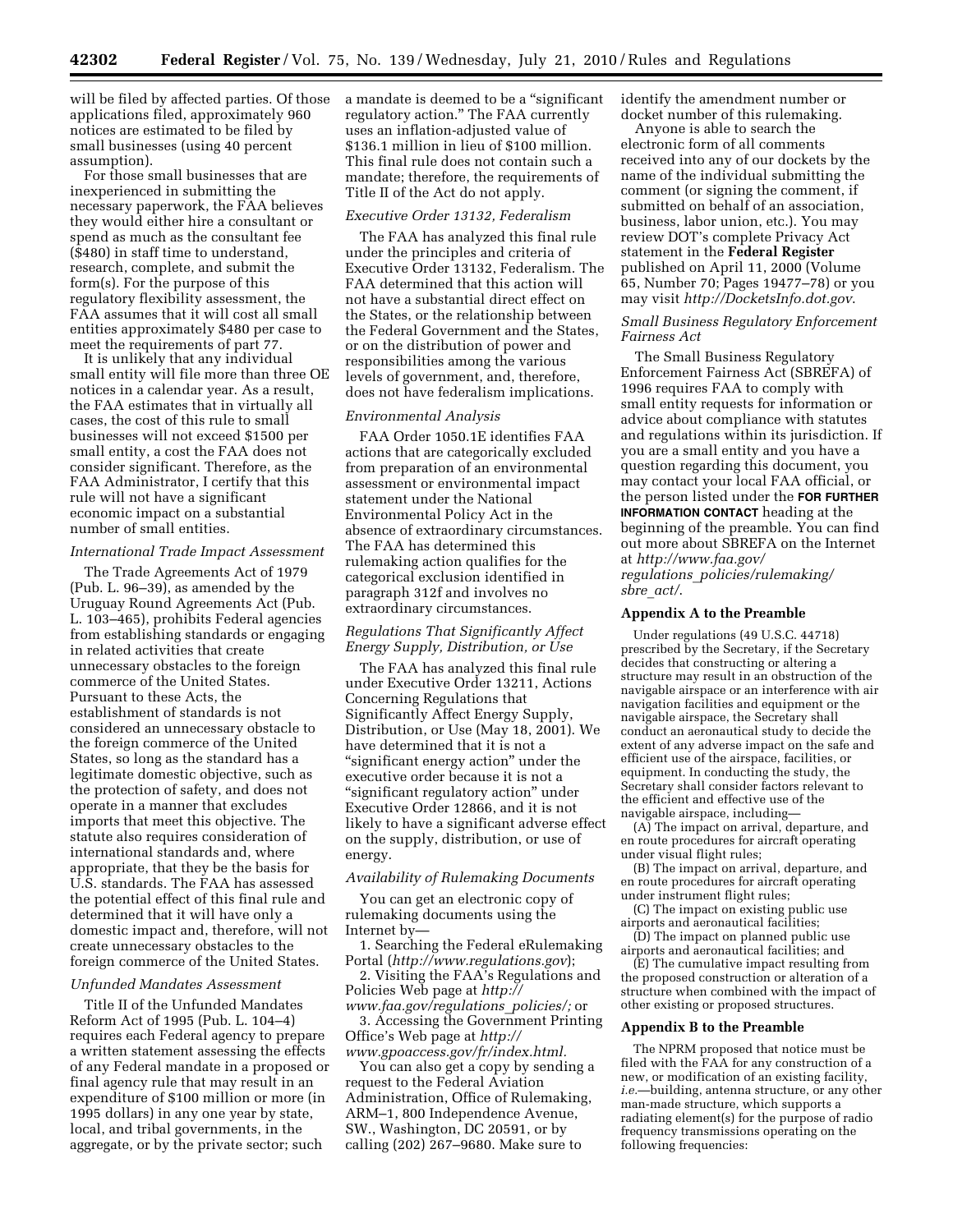- (i) 54–108 MHz (ii) 150–216 MHz (iii) 406–430 MHz (iv) 931–940 MHz (v) 952–960 MHz (vi) 1390–1400 MHz (vii) 2500–2700 MHz (viii) 3700–4200 MHz (ix) 5000–5650 MHz (x) 5925–6525 MHz (xi) 7450–8550 MHz
- (xii) 14.2–14.4 GHz (xiii) 21.2–23.6 GHz

In addition, the NPRM proposed that any changes or modification to a system operating on one of the previously mentioned frequencies when specified in the original FAA determination, including:

- (i) Change in the authorized frequency;
- (ii) Addition of new frequencies;

(iii) Increase in effective radiated power (ERP) equal or greater than 3 decibels;

(iv) modification of radiating elements, including: (A) Antenna mounting locations(s) if increased 100 feet or more irrespective of whether the overall height is increased; (B) changes in antenna specification (including gain, beam-width, polarization, pattern); and (C) change in antenna azimuth/bearing (*e.g.*  point-to-point microwave systems).

## **List of Subjects in 14 CFR Part 77**

Administrative practice and procedure, Airports, Airspace, Aviation safety, Navigation (air), Reporting and recordkeeping requirements.

### **V. The Amendment**

■ In consideration of the foregoing, the Federal Aviation Administration amends Chapter I of title 14, Code of Federal Regulations by revising part 77 to read as follows:

## **PART 77—SAFE, EFFICIENT USE, AND PRESERVATION OF THE NAVIGABLE AIRSPACE**

#### **Subpart A—General**

- Sec.<br>77.1 Purpose.
- 77.3 Definitions.

## **Subpart B—Notice Requirements**

- 77.5 Applicability.
- 77.7 Form and time of notice.
- 77.9 Construction or alteration requiring notice.
- 77.11 Supplemental notice requirements.

### **Subpart C—Standards for Determining Obstructions to Air Navigation or Navigational Aids or Facilities**

- 77.13 Applicability.
- 77.15 Scope.
- 77.17 Obstruction standards.
- 77.19 Civil airport imaginary surfaces.
- 77.21 Department of Defense (DOD) airport imaginary surfaces.
- 77.23 Heliport imaginary surfaces.

## **Subpart D—Aeronautical Studies and Determinations**

77.25 Applicability.

#### 77.27 Initiation of studies.

- 77.29 Evaluating aeronautical effect.
- 77.31 Determinations.
- 77.33 Effective period of determinations.
- 77.35 Extensions, terminations, revisions and corrections.

#### **Subpart E—Petitions for Discretionary Review**

#### 77.37 General.

- 77.39 Contents of a petition.
- 77.41 Discretionary review results.

**Authority:** 49 U.S.C. 106 (g), 40103, 40113– 40114, 44502, 44701, 44718, 46101–46102, 46104.

### **Subpart A—General**

#### **§ 77.1 Purpose.**

This part establishes:

(a) The requirements to provide notice to the FAA of certain proposed construction, or the alteration of existing structures;

(b) The standards used to determine obstructions to air navigation, and navigational and communication facilities;

(c) The process for aeronautical studies of obstructions to air navigation or navigational facilities to determine the effect on the safe and efficient use of navigable airspace, air navigation facilities or equipment; and

(d) The process to petition the FAA for discretionary review of determinations, revisions, and extensions of determinations.

## **§ 77.3 Definitions.**

For the purpose of this part: *Non-precision instrument runway*  means a runway having an existing instrument approach procedure utilizing air navigation facilities with only horizontal guidance, or area type navigation equipment, for which a straight-in non-precision instrument approach procedure has been approved, or planned, and for which no precision approach facilities are planned, or indicated on an FAA planning document or military service military airport planning document.

*Planned or proposed airport* is an airport that is the subject of at least one of the following documents received by the FAA:

(1) Airport proposals submitted under 14 CFR part 157.

(2) Airport Improvement Program requests for aid.

(3) Notices of existing airports where prior notice of the airport construction or alteration was not provided as required by 14 CFR part 157.

(4) Airport layout plans.

(5) DOD proposals for airports used only by the U.S. Armed Forces.

(6) DOD proposals on joint-use (civilmilitary) airports.

(7) Completed airport site selection feasibility study.

*Precision instrument runway* means a runway having an existing instrument approach procedure utilizing an Instrument Landing System (ILS), or a Precision Approach Radar (PAR). It also means a runway for which a precision approach system is planned and is so indicated by an FAA-approved airport layout plan; a military service approved military airport layout plan; any other FAA planning document, or military service military airport planning document.

*Public use airport* is an airport available for use by the general public without a requirement for prior approval of the airport owner or operator.

*Seaplane base* is considered to be an airport only if its sea lanes are outlined by visual markers.

*Utility runway* means a runway that is constructed for and intended to be used by propeller driven aircraft of 12,500 pounds maximum gross weight and less.

*Visual runway* means a runway intended solely for the operation of aircraft using visual approach procedures, with no straight-in instrument approach procedure and no instrument designation indicated on an FAA-approved airport layout plan, a military service approved military airport layout plan, or by any planning document submitted to the FAA by competent authority.

### **Subpart B—Notice Requirements**

#### **§ 77.5 Applicability.**

(a) If you propose any construction or alteration described in § 77.9, you must provide adequate notice to the FAA of that construction or alteration.

(b) If requested by the FAA, you must also file supplemental notice before the start date and upon completion of certain construction or alterations that are described in § 77.9.

(c) Notice received by the FAA under this subpart is used to:

(1) Evaluate the effect of the proposed construction or alteration on safety in air commerce and the efficient use and preservation of the navigable airspace and of airport traffic capacity at public use airports;

(2) Determine whether the effect of proposed construction or alteration is a hazard to air navigation;

(3) Determine appropriate marking and lighting recommendations, using FAA Advisory Circular 70/7460–1, Obstruction Marking and Lighting;

(4) Determine other appropriate measures to be applied for continued safety of air navigation; and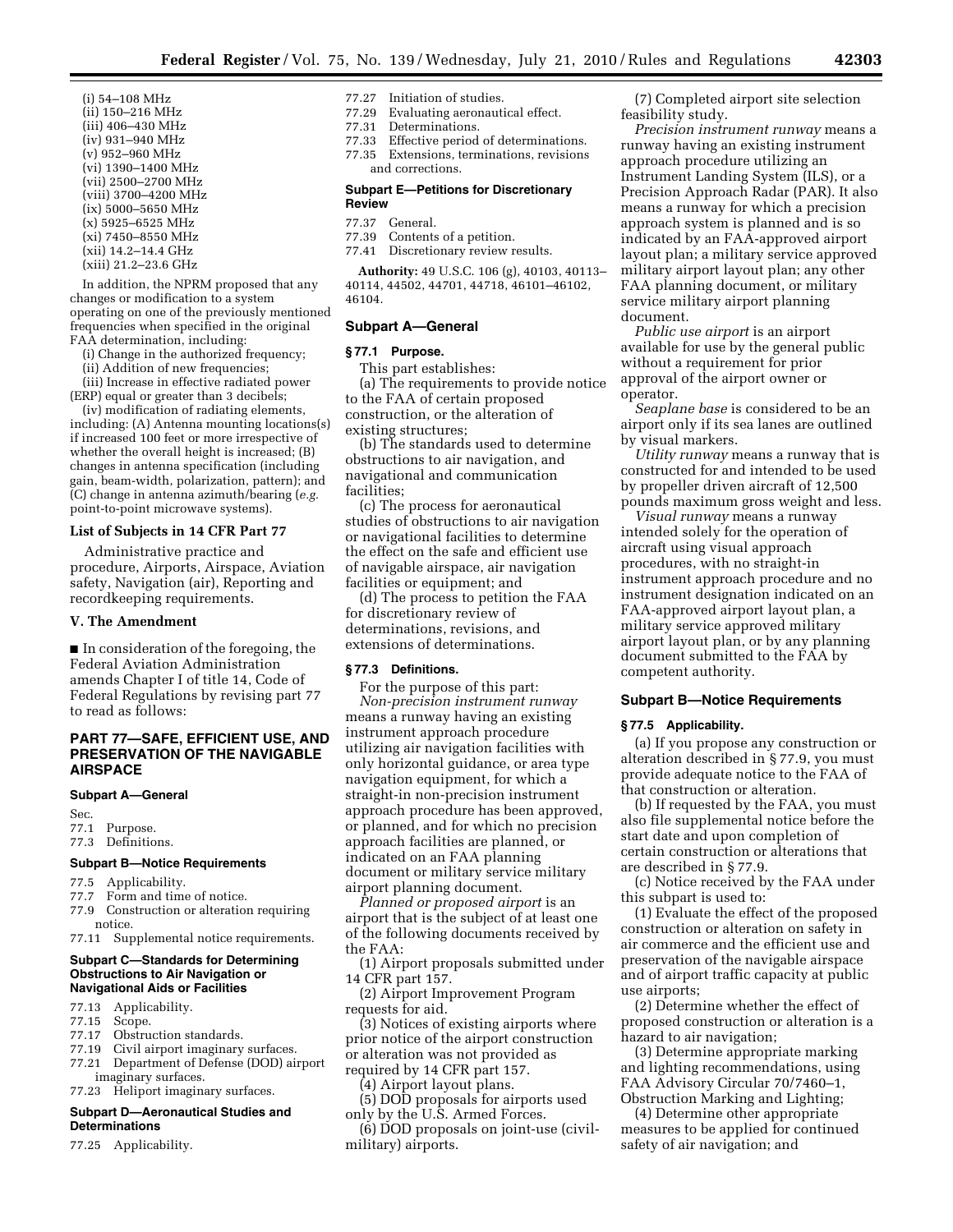(5) Notify the aviation community of the construction or alteration of objects that affect the navigable airspace, including the revision of charts, when necessary.

## **§ 77.7 Form and time of notice.**

(a) If you are required to file notice under § 77.9, you must submit to the FAA a completed FAA Form 7460–1, Notice of Proposed Construction or Alteration. FAA Form 7460–1 is available at FAA regional offices and on the Internet.

(b) You must submit this form at least 45 days before the start date of the proposed construction or alteration or the date an application for a construction permit is filed, whichever is earliest.

(c) If you propose construction or alteration that is also subject to the licensing requirements of the Federal Communications Commission (FCC), you must submit notice to the FAA on or before the date that the application is filed with the FCC.

(d) If you propose construction or alteration to an existing structure that exceeds 2,000 ft. in height above ground level (AGL), the FAA presumes it to be a hazard to air navigation that results in an inefficient use of airspace. You must include details explaining both why the proposal would not constitute a hazard to air navigation and why it would not cause an inefficient use of airspace.

(e) The 45-day advance notice requirement is waived if immediate construction or alteration is required because of an emergency involving essential public services, public health, or public safety. You may provide notice to the FAA by any available, expeditious means. You must file a completed FAA Form 7460–1 within 5 days of the initial notice to the FAA. Outside normal business hours, the nearest flight service station will accept emergency notices.

### **§ 77.9 Construction or alteration requiring notice.**

If requested by the FAA, or if you propose any of the following types of construction or alteration, you must file notice with the FAA of:

(a) Any construction or alteration that is more than 200 ft. AGL at its site.

(b) Any construction or alteration that exceeds an imaginary surface extending outward and upward at any of the following slopes:

(1) 100 to 1 for a horizontal distance of 20,000 ft. from the nearest point of the nearest runway of each airport described in paragraph (d) of this section with its longest runway more than 3,200 ft. in actual length, excluding heliports.

(2) 50 to 1 for a horizontal distance of 10,000 ft. from the nearest point of the nearest runway of each airport described in paragraph (d) of this section with its longest runway no more than 3,200 ft. in actual length, excluding heliports.

(3) 25 to 1 for a horizontal distance of 5,000 ft. from the nearest point of the nearest landing and takeoff area of each heliport described in paragraph (d) of this section.

(c) Any highway, railroad, or other traverse way for mobile objects, of a height which, if adjusted upward 17 feet for an Interstate Highway that is part of the National System of Military and Interstate Highways where overcrossings are designed for a minimum of 17 feet vertical distance, 15 feet for any other public roadway, 10 feet or the height of the highest mobile object that would normally traverse the road, whichever is greater, for a private road, 23 feet for a railroad, and for a waterway or any other traverse way not previously mentioned, an amount equal to the height of the highest mobile object that would normally traverse it, would exceed a standard of paragraph (a) or (b) of this section.

(d) Any construction or alteration on any of the following airports and heliports:

(1) A public use airport listed in the Airport/Facility Directory, Alaska Supplement, or Pacific Chart Supplement of the U.S. Government Flight Information Publications;

(2) A military airport under construction, or an airport under construction that will be available for public use;

(3) An airport operated by a Federal agency or the DOD.

(4) An airport or heliport with at least one FAA-approved instrument approach procedure.

(e) You do not need to file notice for construction or alteration of:

(1) Any object that will be shielded by existing structures of a permanent and substantial nature or by natural terrain or topographic features of equal or greater height, and will be located in the congested area of a city, town, or settlement where the shielded structure will not adversely affect safety in air navigation;

(2) Any air navigation facility, airport visual approach or landing aid, aircraft arresting device, or meteorological device meeting FAA-approved siting criteria or an appropriate military service siting criteria on military airports, the location and height of which are fixed by its functional purpose;

(3) Any construction or alteration for which notice is required by any other FAA regulation.

(4) Any antenna structure of 20 feet or less in height, except one that would increase the height of another antenna structure.

### **§ 77.11 Supplemental notice requirements.**

(a) You must file supplemental notice with the FAA when:

(1) The construction or alteration is more than 200 feet in height AGL at its site; or

(2) Requested by the FAA.

(b) You must file supplemental notice on a prescribed FAA form to be received within the time limits specified in the FAA determination. If no time limit has been specified, you must submit supplemental notice of construction to the FAA within 5 days after the structure reaches its greatest height.

(c) If you abandon a construction or alteration proposal that requires supplemental notice, you must submit notice to the FAA within 5 days after the project is abandoned.

(d) If the construction or alteration is dismantled or destroyed, you must submit notice to the FAA within 5 days after the construction or alteration is dismantled or destroyed.

### **Subpart C—Standards for Determining Obstructions to Air Navigation or Navigational Aids or Facilities**

#### **§ 77.13 Applicability.**

This subpart describes the standards used for determining obstructions to air navigation, navigational aids, or navigational facilities. These standards apply to the following:

(a) Any object of natural growth, terrain, or permanent or temporary construction or alteration, including equipment or materials used and any permanent or temporary apparatus.

(b) The alteration of any permanent or temporary existing structure by a change in its height, including appurtenances, or lateral dimensions, including equipment or material used therein.

#### **§ 77.15 Scope.**

(a) This subpart describes standards used to determine obstructions to air navigation that may affect the safe and efficient use of navigable airspace and the operation of planned or existing air navigation and communication facilities. Such facilities include air navigation aids, communication equipment, airports, Federal airways, instrument approach or departure procedures, and approved off-airway routes.

(b) Objects that are considered obstructions under the standards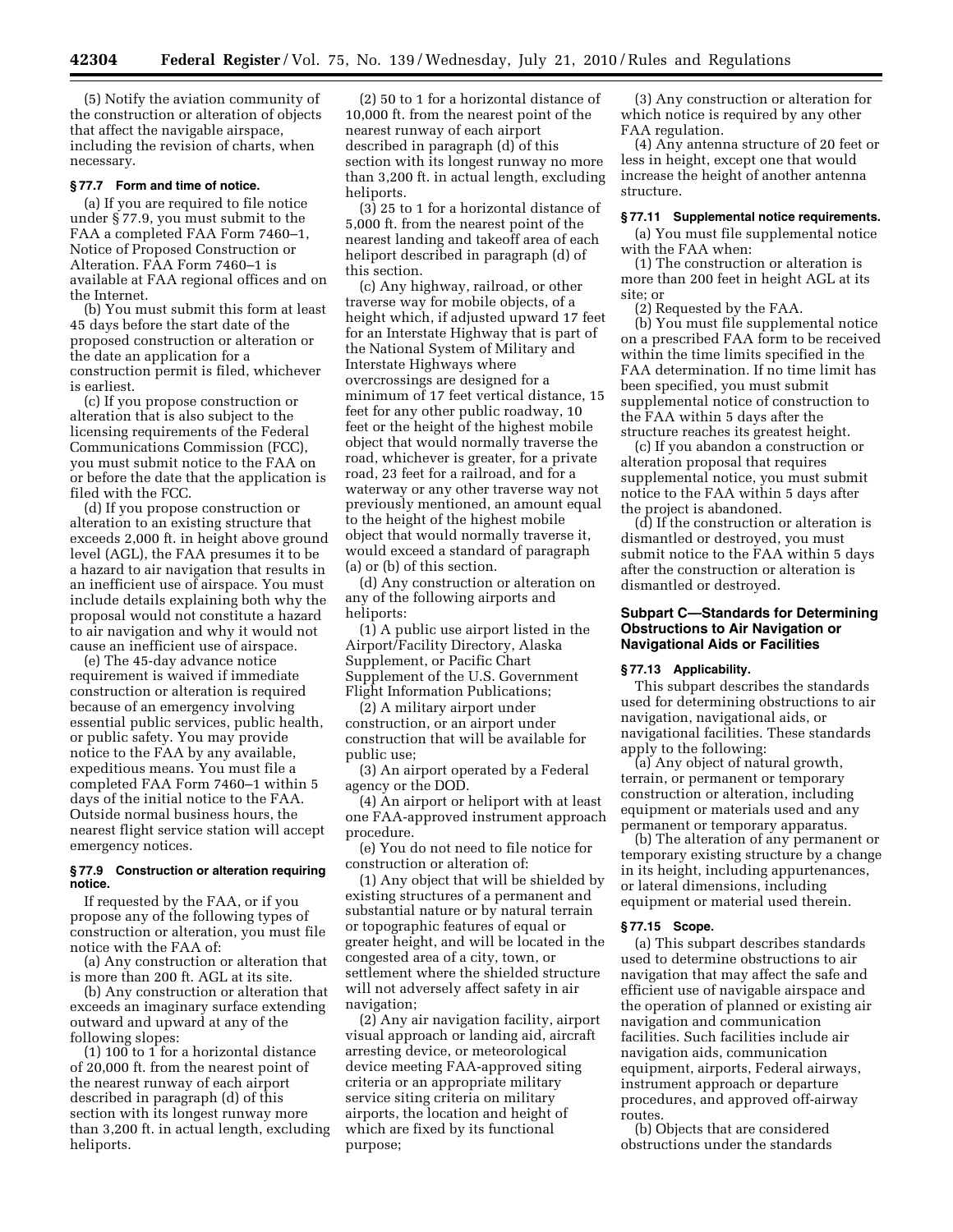described in this subpart are presumed hazards to air navigation unless further aeronautical study concludes that the object is not a hazard. Once further aeronautical study has been initiated, the FAA will use the standards in this subpart, along with FAA policy and guidance material, to determine if the object is a hazard to air navigation.

(c) The FAA will apply these standards with reference to an existing airport facility, and airport proposals received by the FAA, or the appropriate military service, before it issues a final determination.

(d) For airports having defined runways with specially prepared hard surfaces, the primary surface for each runway extends 200 feet beyond each end of the runway. For airports having defined strips or pathways used regularly for aircraft takeoffs and landings, and designated runways, without specially prepared hard surfaces, each end of the primary surface for each such runway shall coincide with the corresponding end of the runway. At airports, excluding seaplane bases, having a defined landing and takeoff area with no defined pathways for aircraft takeoffs and landings, a determination must be made as to which portions of the landing and takeoff area are regularly used as landing and takeoff pathways. Those determined pathways must be considered runways, and an appropriate primary surface as defined in § 77.19 will be considered as longitudinally centered on each such runway. Each end of that primary surface must coincide with the corresponding end of that runway.

(e) The standards in this subpart apply to construction or alteration proposals on an airport (including heliports and seaplane bases with marked lanes) if that airport is one of the following before the issuance of the final determination:

(1) Available for public use and is listed in the Airport/Facility Directory, Supplement Alaska, or Supplement Pacific of the U.S. Government Flight Information Publications; or

(2) A planned or proposed airport or an airport under construction of which the FAA has received actual notice, except DOD airports, where there is a clear indication the airport will be available for public use; or,

(3) An airport operated by a Federal agency or the DOD; or,

(4) An airport that has at least one FAA-approved instrument approach.

### **§ 77.17 Obstruction standards.**

(a) An existing object, including a mobile object, is, and a future object would be an obstruction to air navigation if it is of greater height than any of the following heights or surfaces:

(1) A height of 499 feet AGL at the site of the object.

(2) A height that is 200 feet AGL, or above the established airport elevation, whichever is higher, within 3 nautical miles of the established reference point of an airport, excluding heliports, with its longest runway more than 3,200 feet in actual length, and that height increases in the proportion of 100 feet for each additional nautical mile from the airport up to a maximum of 499 feet.

(3) A height within a terminal obstacle clearance area, including an initial approach segment, a departure area, and a circling approach area, which would result in the vertical distance between any point on the object and an established minimum instrument flight altitude within that area or segment to be less than the required obstacle clearance.

(4) A height within an en route obstacle clearance area, including turn and termination areas, of a Federal Airway or approved off-airway route, that would increase the minimum obstacle clearance altitude.

(5) The surface of a takeoff and landing area of an airport or any imaginary surface established under § 77.19, 77.21, or 77.23. However, no part of the takeoff or landing area itself will be considered an obstruction.

(b) Except for traverse ways on or near an airport with an operative ground traffic control service furnished by an airport traffic control tower or by the airport management and coordinated with the air traffic control service, the standards of paragraph (a) of this section apply to traverse ways used or to be used for the passage of mobile objects only after the heights of these traverse ways are increased by:

(1) 17 feet for an Interstate Highway that is part of the National System of Military and Interstate Highways where overcrossings are designed for a minimum of 17 feet vertical distance.

(2) 15 feet for any other public roadway.

(3) 10 feet or the height of the highest mobile object that would normally traverse the road, whichever is greater, for a private road.

(4) 23 feet for a railroad.

(5) For a waterway or any other traverse way not previously mentioned, an amount equal to the height of the highest mobile object that would normally traverse it.

## **§ 77.19 Civil airport imaginary surfaces.**

The following civil airport imaginary surfaces are established with relation to

the airport and to each runway. The size of each such imaginary surface is based on the category of each runway according to the type of approach available or planned for that runway. The slope and dimensions of the approach surface applied to each end of a runway are determined by the most precise approach procedure existing or planned for that runway end.

(a) *Horizontal surface.* A horizontal plane 150 feet above the established airport elevation, the perimeter of which is constructed by SW.inging arcs of a specified radii from the center of each end of the primary surface of each runway of each airport and connecting the adjacent arcs by lines tangent to those arcs. The radius of each arc is:

(1) 5,000 feet for all runways designated as utility or visual;

(2) 10,000 feet for all other runways. The radius of the arc specified for each end of a runway will have the same arithmetical value. That value will be the highest determined for either end of the runway. When a 5,000-foot arc is encompassed by tangents connecting two adjacent 10,000-foot arcs, the 5,000 foot arc shall be disregarded on the construction of the perimeter of the horizontal surface.

(b) *Conical surface.* A surface extending outward and upward from the periphery of the horizontal surface at a slope of 20 to 1 for a horizontal distance of 4,000 feet.

(c) *Primary surface.* A surface longitudinally centered on a runway. When the runway has a specially prepared hard surface, the primary surface extends 200 feet beyond each end of that runway; but when the runway has no specially prepared hard surface, the primary surface ends at each end of that runway. The elevation of any point on the primary surface is the same as the elevation of the nearest point on the runway centerline. The width of the primary surface is:

(1) 250 feet for utility runways having only visual approaches.

(2) 500 feet for utility runways having non-precision instrument approaches.

(3) For other than utility runways, the width is:

(i) 500 feet for visual runways having only visual approaches.

(ii) 500 feet for non-precision instrument runways having visibility minimums greater than three-fourths statue mile.

(iii) 1,000 feet for a non-precision instrument runway having a nonprecision instrument approach with visibility minimums as low as threefourths of a statute mile, and for precision instrument runways.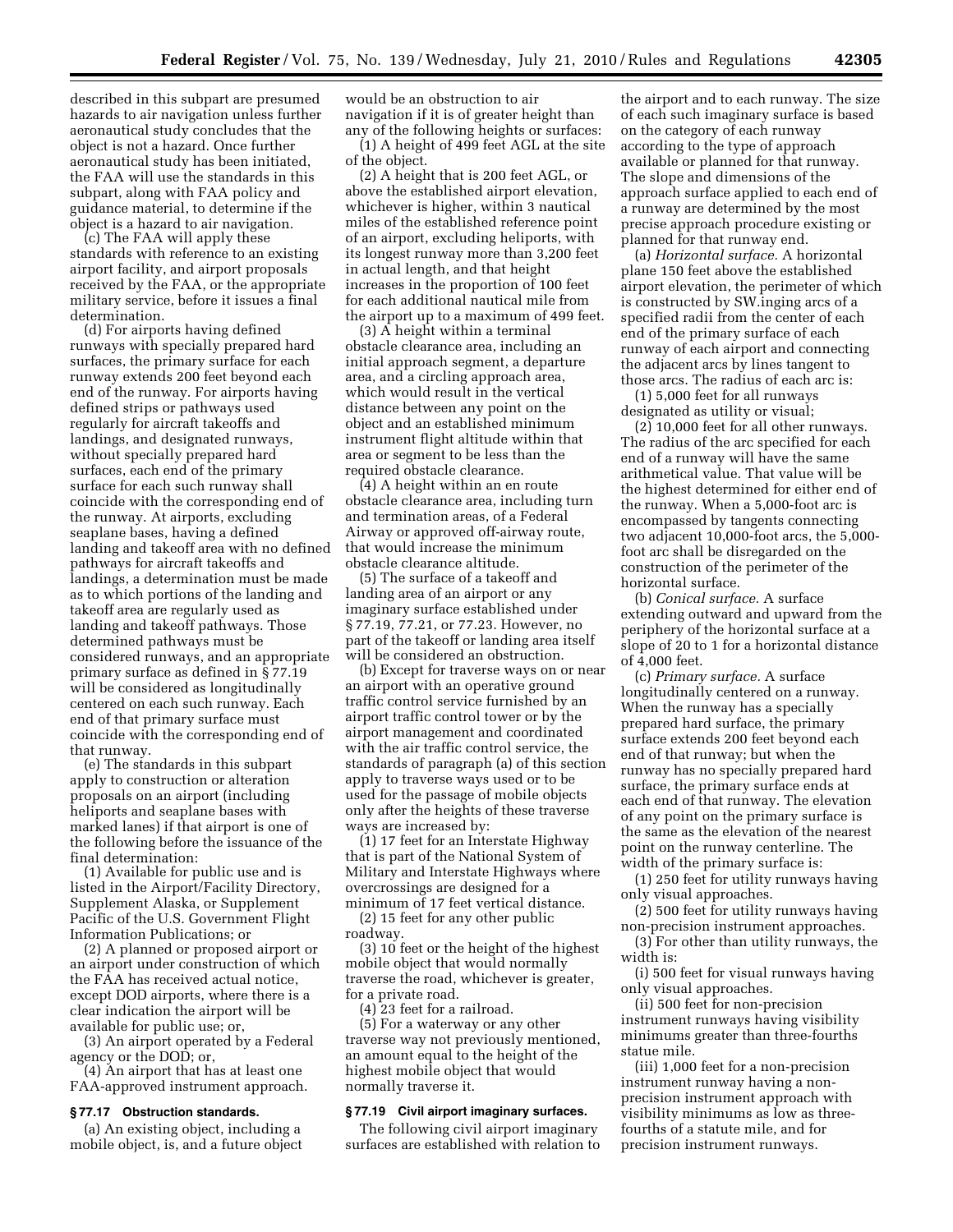(iv) The width of the primary surface of a runway will be that width prescribed in this section for the most precise approach existing or planned for either end of that runway.

(d) *Approach surface.* A surface longitudinally centered on the extended runway centerline and extending outward and upward from each end of the primary surface. An approach surface is applied to each end of each runway based upon the type of approach available or planned for that runway end.

(1) The inner edge of the approach surface is the same width as the primary surface and it expands uniformly to a width of:

(i) 1,250 feet for that end of a utility runway with only visual approaches;

(ii) 1,500 feet for that end of a runway other than a utility runway with only visual approaches;

(iii) 2,000 feet for that end of a utility runway with a non-precision instrument approach;

(iv) 3,500 feet for that end of a nonprecision instrument runway other than utility, having visibility minimums greater that three-fourths of a statute mile;

(v) 4,000 feet for that end of a nonprecision instrument runway, other than utility, having a non-precision instrument approach with visibility minimums as low as three-fourths statute mile; and

(vi) 16,000 feet for precision instrument runways.

(2) The approach surface extends for a horizontal distance of:

(i) 5,000 feet at a slope of 20 to 1 for all utility and visual runways;

(ii) 10,000 feet at a slope of 34 to 1 for all non-precision instrument runways other than utility; and

(iii) 10,000 feet at a slope of 50 to 1 with an additional 40,000 feet at a slope of 40 to 1 for all precision instrument runways.

(3) The outer width of an approach surface to an end of a runway will be that width prescribed in this subsection for the most precise approach existing or planned for that runway end.

(e) *Transitional surface.* These surfaces extend outward and upward at right angles to the runway centerline and the runway centerline extended at a slope of 7 to 1 from the sides of the primary surface and from the sides of the approach surfaces. Transitional surfaces for those portions of the precision approach surface which project through and beyond the limits of the conical surface, extend a distance of 5,000 feet measured horizontally from the edge of the approach surface and at right angles to the runway centerline.

## **§ 77.21 Department of Defense (DOD) airport imaginary surfaces.**

(a) *Related to airport reference points.*  These surfaces apply to all military airports. For the purposes of this section, a military airport is any airport operated by the DOD.

(1) *Inner horizontal surface.* A plane that is oval in shape at a height of 150 feet above the established airfield elevation. The plane is constructed by scribing an arc with a radius of 7,500 feet about the centerline at the end of each runway and interconnecting these arcs with tangents.

(2) *Conical surface.* A surface extending from the periphery of the inner horizontal surface outward and upward at a slope of 20 to 1 for a horizontal distance of 7,000 feet to a height of 500 feet above the established airfield elevation.

(3) *Outer horizontal surface.* A plane, located 500 feet above the established airfield elevation, extending outward from the outer periphery of the conical surface for a horizontal distance of 30,000 feet.

(b) *Related to runways.* These surfaces apply to all military airports.

(1) *Primary surface.* A surface located on the ground or water longitudinally centered on each runway with the same length as the runway. The width of the primary surface for runways is 2,000 feet. However, at established bases where substantial construction has taken place in accordance with a previous lateral clearance criteria, the 2,000-foot width may be reduced to the former criteria.

(2) *Clear zone surface.* A surface located on the ground or water at each end of the primary surface, with a length of 1,000 feet and the same width as the primary surface.

(3) *Approach clearance surface.* An inclined plane, symmetrical about the runway centerline extended, beginning 200 feet beyond each end of the primary surface at the centerline elevation of the runway end and extending for 50,000 feet. The slope of the approach clearance surface is 50 to 1 along the runway centerline extended until it reaches an elevation of 500 feet above the established airport elevation. It then continues horizontally at this elevation to a point 50,000 feet from the point of beginning. The width of this surface at the runway end is the same as the primary surface, it flares uniformly, and the width at 50,000 is 16,000 feet.

(4) *Transitional surfaces.* These surfaces connect the primary surfaces, the first 200 feet of the clear zone surfaces, and the approach clearance surfaces to the inner horizontal surface, conical surface, outer horizontal surface or other transitional surfaces. The slope of the transitional surface is 7 to 1 outward and upward at right angles to the runway centerline.

## **§ 77.23 Heliport imaginary surfaces.**

(a) *Primary surface.* The area of the primary surface coincides in size and shape with the designated take-off and landing area. This surface is a horizontal plane at the elevation of the established heliport elevation.

(b) *Approach surface.* The approach surface begins at each end of the heliport primary surface with the same width as the primary surface, and extends outward and upward for a horizontal distance of 4,000 feet where its width is 500 feet. The slope of the approach surface is 8 to 1 for civil heliports and 10 to 1 for military heliports.

(c) *Transitional surfaces.* These surfaces extend outward and upward from the lateral boundaries of the primary surface and from the approach surfaces at a slope of 2 to 1 for a distance of 250 feet measured horizontally from the centerline of the primary and approach surfaces.

## **Subpart D—Aeronautical Studies and Determinations**

#### **§ 77.25 Applicability.**

(a) This subpart applies to any aeronautical study of a proposed construction or alteration for which notice to the FAA is required under § 77.9.

(b) The purpose of an aeronautical study is to determine whether the aeronautical effects of the specific proposal and, where appropriate, the cumulative impact resulting from the proposed construction or alteration when combined with the effects of other existing or proposed structures, would constitute a hazard to air navigation.

(c) The obstruction standards in subpart C of this part are supplemented by other manuals and directives used in determining the effect on the navigable airspace of a proposed construction or alteration. When the FAA needs additional information, it may circulate a study to interested parties for comment.

### **§ 77.27 Initiation of studies.**

The FAA will conduct an aeronautical study when:

(a) Requested by the sponsor of any proposed construction or alteration for which a notice is submitted; or

(b) The FAA determines a study is necessary.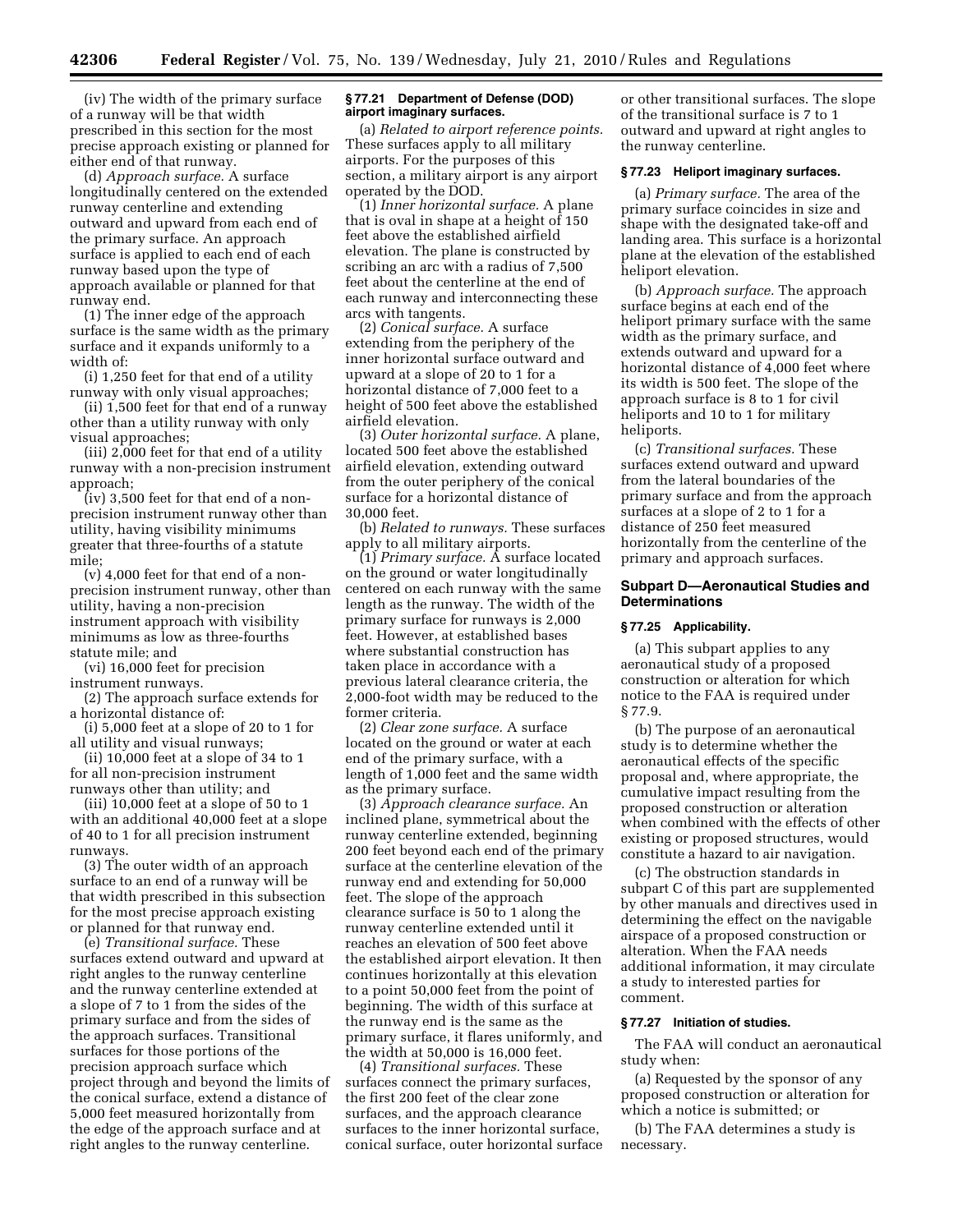## **§ 77.29 Evaluating aeronautical effect.**

(a) The FAA conducts an aeronautical study to determine the impact of a proposed structure, an existing structure that has not yet been studied by the FAA, or an alteration of an existing structure on aeronautical operations, procedures, and the safety of flight. These studies include evaluating:

(1) The impact on arrival, departure, and en route procedures for aircraft operating under visual flight rules;

(2) The impact on arrival, departure, and en route procedures for aircraft operating under instrument flight rules;

(3) The impact on existing and planned public use airports;

(4) Airport traffic capacity of existing public use airports and public use airport development plans received before the issuance of the final determination;

(5) Minimum obstacle clearance altitudes, minimum instrument flight rules altitudes, approved or planned instrument approach procedures, and departure procedures;

(6) The potential effect on ATC radar, direction finders, ATC tower line-ofsight visibility, and physical or electromagnetic effects on air navigation, communication facilities, and other surveillance systems;

(7) The aeronautical effects resulting from the cumulative impact of a proposed construction or alteration of a structure when combined with the effects of other existing or proposed structures.

(b) If you withdraw the proposed construction or alteration or revise it so that it is no longer identified as an obstruction, or if no further aeronautical study is necessary, the FAA may terminate the study.

# **§ 77.31 Determinations.**

(a) The FAA will issue a determination stating whether the proposed construction or alteration would be a hazard to air navigation, and will advise all known interested persons.

(b) The FAA will make determinations based on the aeronautical study findings and will identify the following:

(1) The effects on VFR/IFR aeronautical departure/arrival operations, air traffic procedures, minimum flight altitudes, and existing, planned, or proposed airports listed in § 77.15(e) of which the FAA has received actual notice prior to issuance of a final determination.

(2) The extent of the physical and/or electromagnetic effect on the operation of existing or proposed air navigation

facilities, communication aids, or surveillance systems.

(c) The FAA will issue a Determination of Hazard to Air Navigation when the aeronautical study concludes that the proposed construction or alteration will exceed an obstruction standard and would have a substantial aeronautical impact.

(d) A Determination of No Hazard to Air Navigation will be issued when the aeronautical study concludes that the proposed construction or alteration will exceed an obstruction standard but would not have a substantial aeronautical impact to air navigation. A Determination of No Hazard to Air Navigation may include the following:

(1) Conditional provisions of a determination.

(2) Limitations necessary to minimize potential problems, such as the use of temporary construction equipment.

(3) Supplemental notice requirements, when required.

(4) Marking and lighting

recommendations, as appropriate. (e) The FAA will issue a

Determination of No Hazard to Air Navigation when a proposed structure does not exceed any of the obstruction standards and would not be a hazard to air navigation.

### **§ 77.33 Effective period of determinations.**

(a) A determination issued under this subpart is effective 40 days after the date of issuance, unless a petition for discretionary review is received by the FAA within 30 days after issuance. The determination will not become final pending disposition of a petition for discretionary review.

(b) Unless extended, revised, or terminated, each Determination of No Hazard to Air Navigation issued under this subpart expires 18 months after the effective date of the determination, or on the date the proposed construction or alteration is abandoned, whichever is earlier.

(c) A Determination of Hazard to Air Navigation has no expiration date.

## **§ 77.35 Extensions, terminations, revisions and corrections.**

(a) You may petition the FAA official that issued the Determination of No Hazard to Air Navigation to revise or reconsider the determination based on new facts or to extend the effective period of the determination, provided that:

(1) Actual structural work of the proposed construction or alteration, such as the laying of a foundation, but not including excavation, has not been started; and

(2) The petition is submitted at least 15 days before the expiration date of the Determination of No Hazard to Air Navigation.

(b) A Determination of No Hazard to Air Navigation issued for those construction or alteration proposals not requiring an FCC construction permit may be extended by the FAA one time for a period not to exceed 18 months.

(c) A Determination of No Hazard to Air Navigation issued for a proposal requiring an FCC construction permit may be granted extensions for up to 18 months, provided that:

(1) You submit evidence that an application for a construction permit/ license was filed with the FCC for the associated site within 6 months of issuance of the determination; and

(2) You submit evidence that additional time is warranted because of FCC requirements; and

(3) Where the FCC issues a construction permit, a final Determination of No Hazard to Air Navigation is effective until the date prescribed by the FCC for completion of the construction. If an extension of the original FCC completion date is needed, an extension of the FAA determination must be requested from the Obstruction Evaluation Service (OES).

(4) If the Commission refuses to issue a construction permit, the final determination expires on the date of its refusal.

## **Subpart E—Petitions for Discretionary Review**

## **§ 77.37 General.**

(a) If you are the sponsor, provided a substantive aeronautical comment on a proposal in an aeronautical study, or have a substantive aeronautical comment on the proposal but were not given an opportunity to state it, you may petition the FAA for a discretionary review of a determination, revision, or extension of a determination issued by the FAA.

(b) You may not file a petition for discretionary review for a Determination of No Hazard that is issued for a temporary structure, marking and lighting recommendation, or when a proposed structure or alteration does not exceed obstruction standards contained in subpart C of this part.

### **§ 77.39 Contents of a petition.**

(a) You must file a petition for discretionary review in writing and it must be received by the FAA within 30 days after the issuance of a determination under § 77.31, or a revision or extension of the determination under § 77.35.

(b) The petition must contain a full statement of the aeronautical basis on